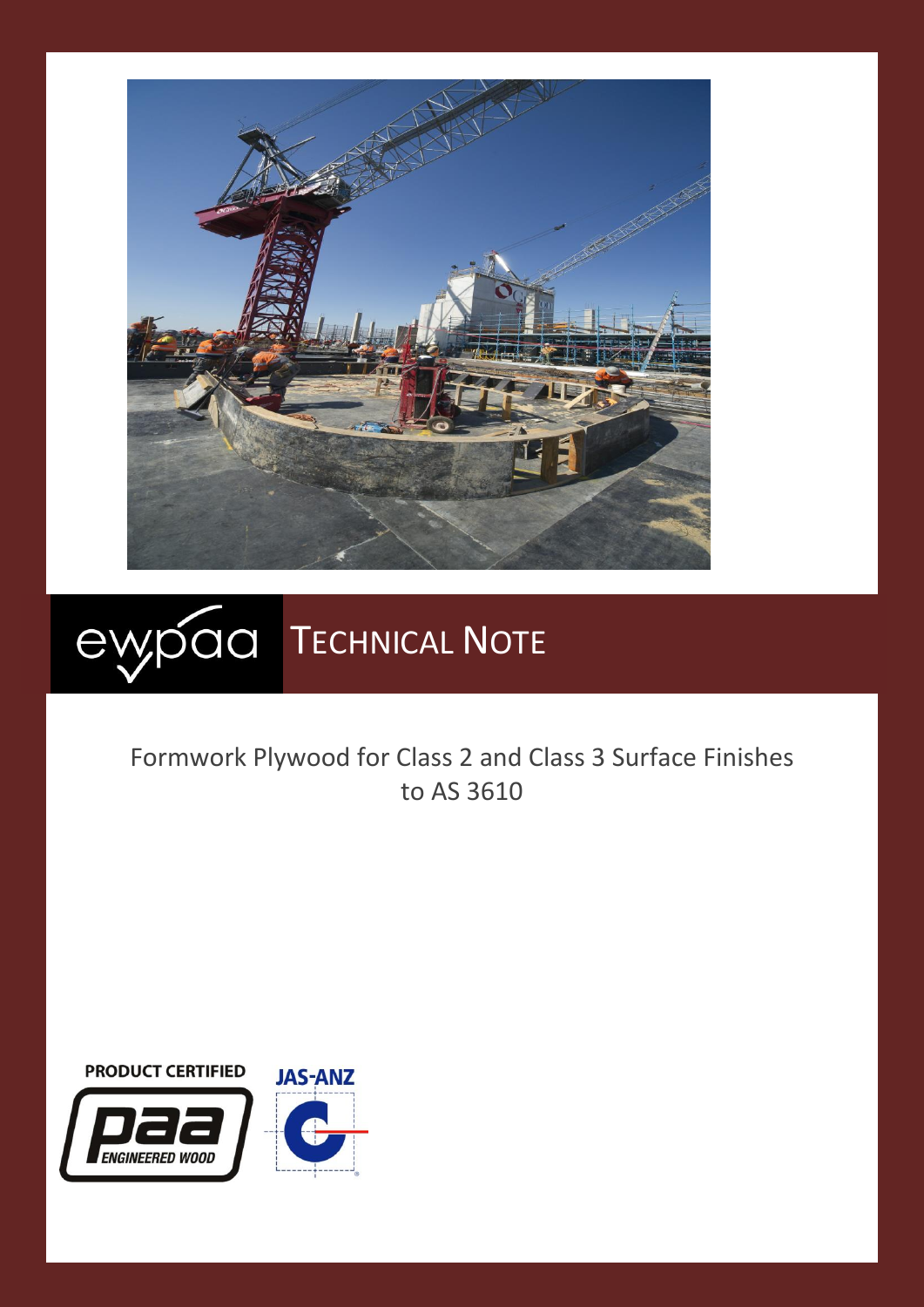# **TABLE OF CONTENTS**

# **Contents**

| Principles to minimise potential problems with Class 2 and Class 3 off form Surface |  |
|-------------------------------------------------------------------------------------|--|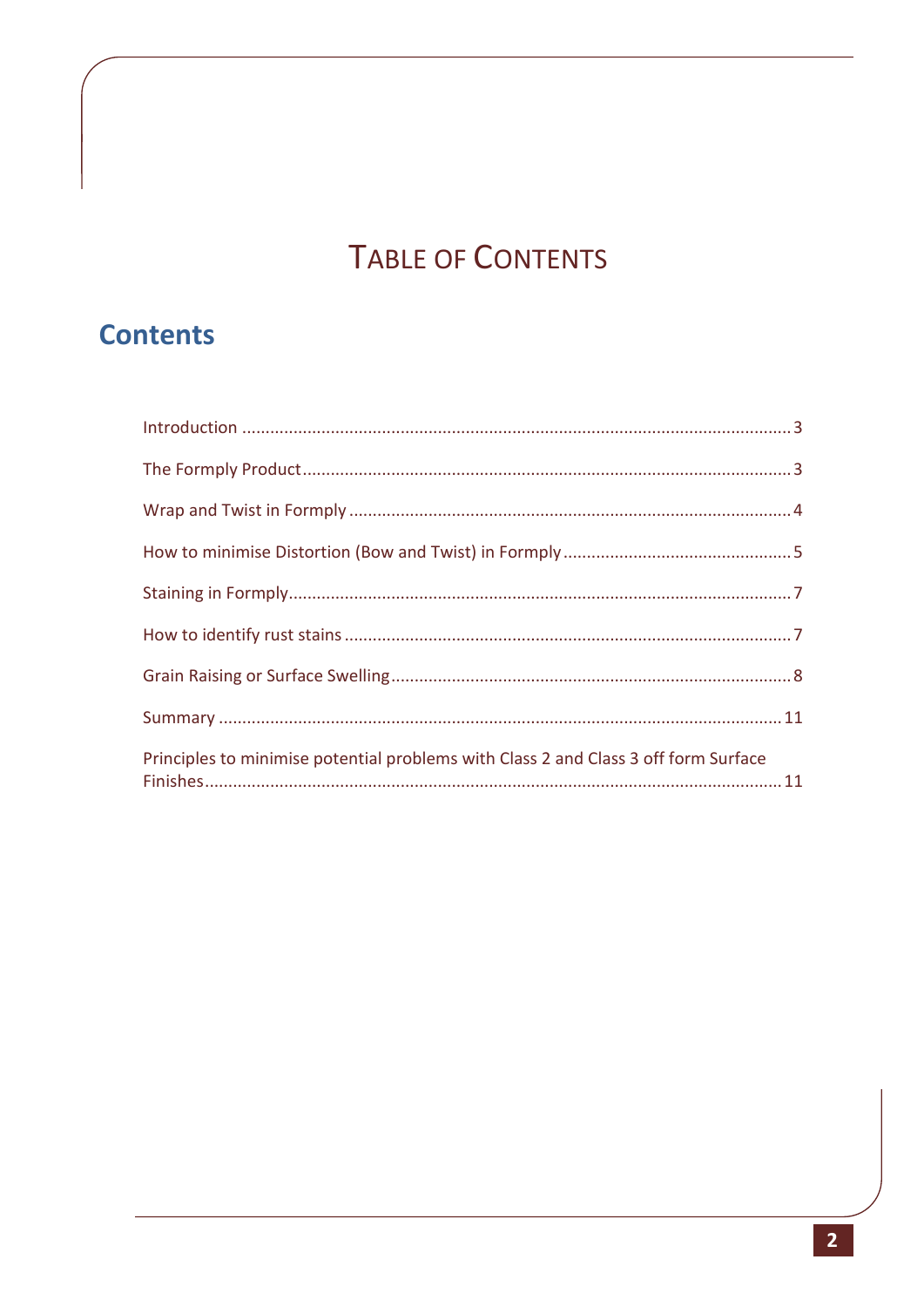### <span id="page-2-0"></span>**Introduction**

This technical note has been developed in response to market problems and failures relating to the quality of off form finishes being achieved from formwork plywood in the Australian market.

Most issues relate to Class 2 surface finishes as defined in AS 3610, but issues do from time to time occur in Class 3.

This Technical Note discusses some common formwork plywood problems and lists a number of "good practices" required to reliably and consistently achieve a Class 2 or Class 3 surface finish.

# <span id="page-2-1"></span>**The Formply Product**

Formply is manufactured from wood veneers glued with synthetic adhesives and overlayed with "phenolic impregnated papers", also called phenolic surface films. The phenolic surface film is often referred as "plastic face".

The Australian Standard for formply is AS 6669 "Plywood Formwork". This standard specifies requirements for:

- Quality of the outer surface i.e. Class 2, Class 3 etc.
- Bond quality and durability
- Thickness, length, width
- Flatness at the time of manufacture
- Stress grading and structural properties
- Quality of the overlay
	- o Water permeability
	- o Bonding
	- o Alkaline resistance

Formply is usually sold on the basis of surface class, stress-grade and bond quality. For example "Class 2 F17 A Bond".

This indicates that the formwork plywood is intended to provide a Class 2 surface finish, has a stress-grade of F17 and has a Type A bond.

AS 6669 permits three (3) bond types as follows:

- A Bond – Durable for 50 years weather exposure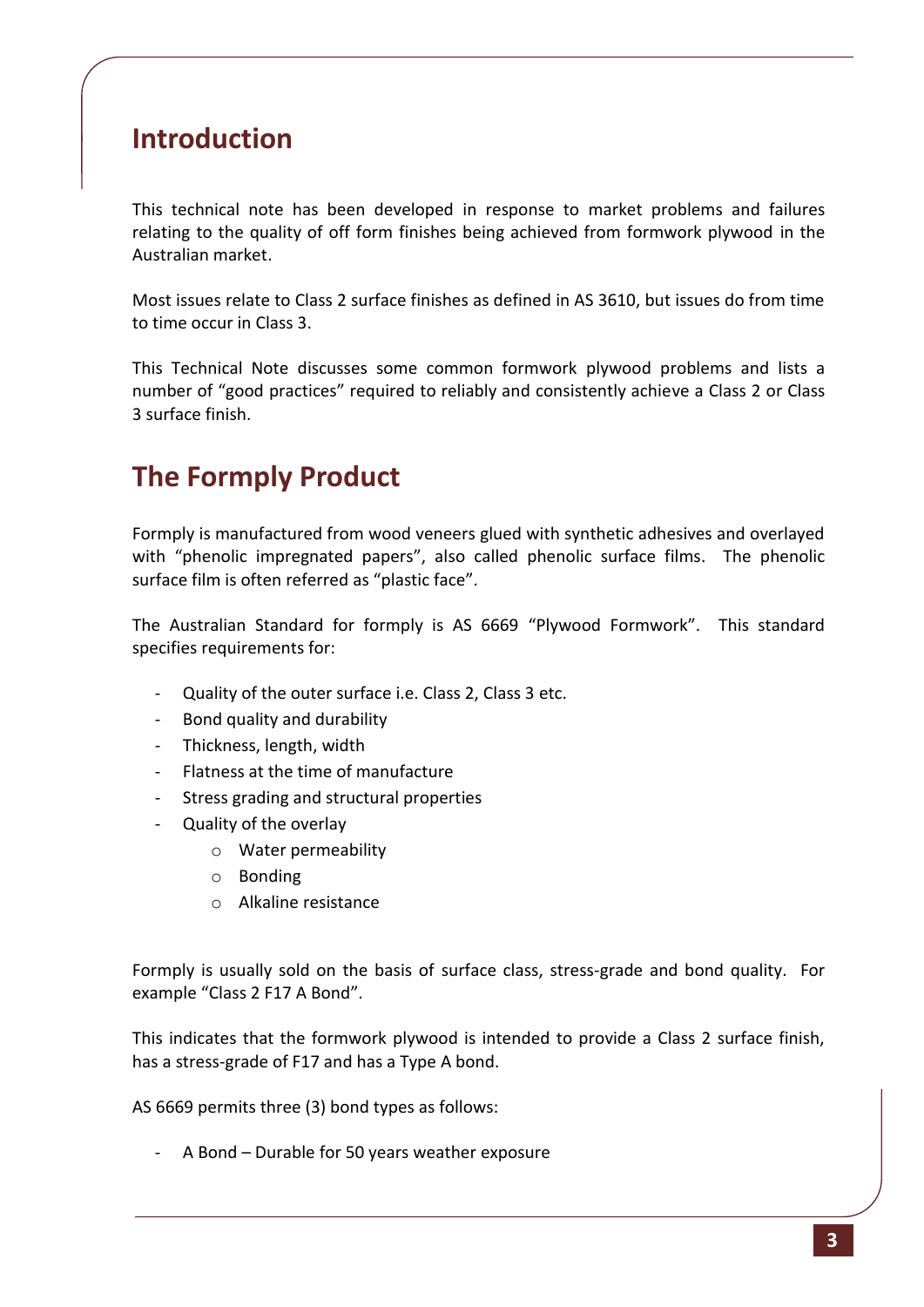- B Bond Durable for 2-5 years weather exposure
- C Bond Durable for 1-2 years weather exposure

Currently, all formply manufactured in Australia is Type A or Type B bond.

Stress-grades range from F7 to F34. Stress grades F11, F14, F17, F22 and F27 are the most common.

AS 6669 specifies four (4) surface qualities Class 2, Class 3, Class 4 and Class 5. These surface qualities are aligned with AS 3610.

The most common surface classes from AS 6669 for formply manufactured in Australasia are:

- Class 2
- Class 3
- Good 1 side Class 2 one surface, Class 5 the alternate surface

Normally only one (1) Class 2 pour can be reliably achieved per side due to exposure of the surface, wear and abuse on the jobsite. However, if protected and handled carefully, a number of Class 2 pours can often be achieved.

Note that formply is not recommended for Class 1 surface finishes.

# <span id="page-3-0"></span>**Wrap and Twist in Formply**

AS 6669 provides a 30mm flatness limitation for formply sheets. To measure flatness, formply sheets are placed concave down on a flat surface and any bow or twist exceeding 30mm above the flat fails the product Standard.

In addition, sheets must be able to be pushed flat using "palm pressure", of approximately 15kg.

Formwork plywood supplied to the market with flatness outside the limitations of AS 6669 is non-compliant, should not be used and returned to the manufacturer.

However, experience has shown that most bow, twist and distortion in formwork plywood is the result of weather exposure, not manufacturing problems with the plywood.

The phenolic surface film is not "water proof"; it only slows the uptake and release of moisture. Given sufficient wetter or drying, moisture will penetrate or move through the surface film. The ingress of moisture causes swelling across and along the sheet, which in turn causes bow and twist.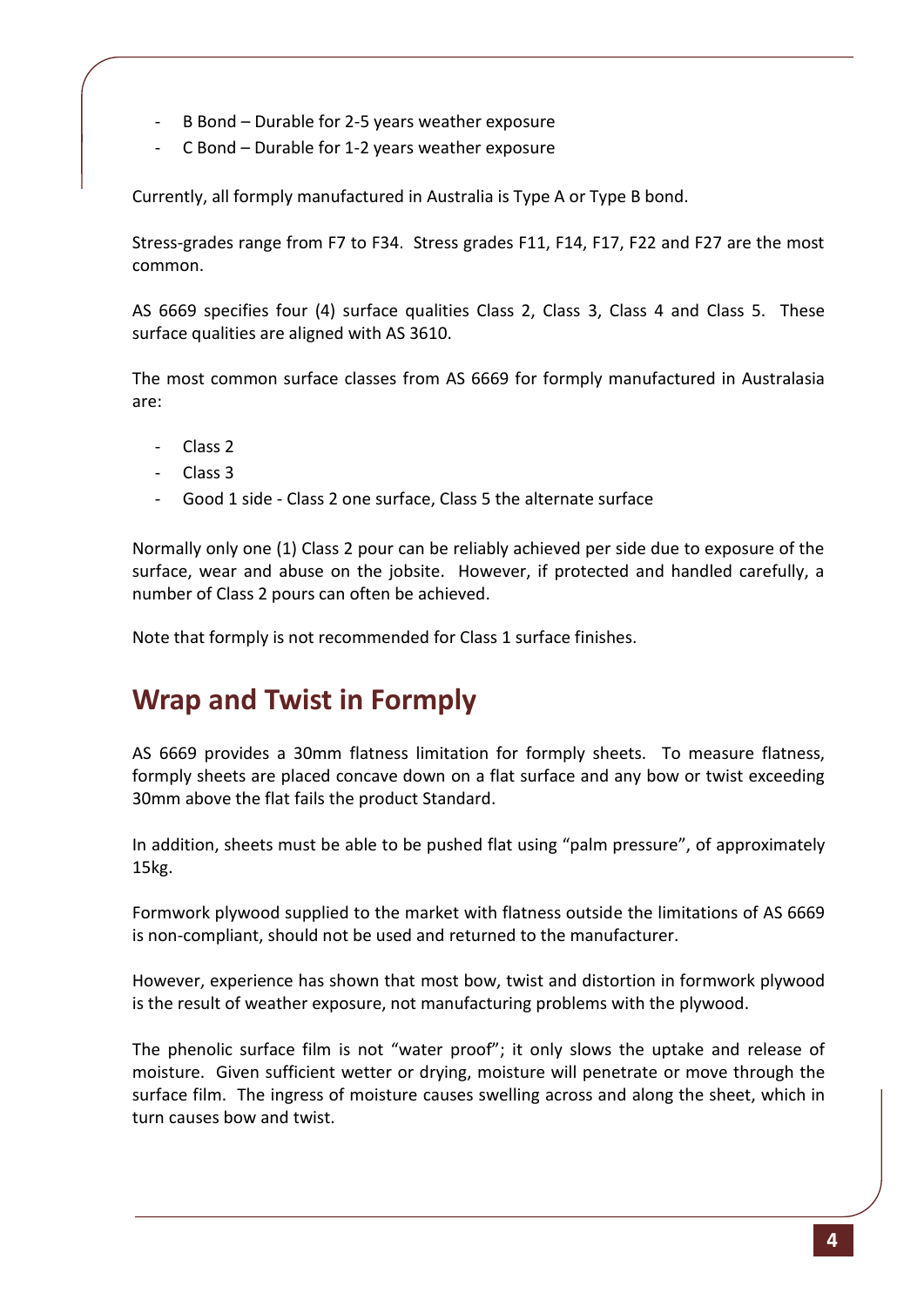It is the nature of timber and timber products to distort when subjected to changes in moisture content. If the change in moisture content is large, bow and twist is unavoidable, regardless of the quality and grade of the formwork plywood.

The period of October to January each year is particularly savage on exposed formwork decks, especially in locations from Sydney to North Queensland.

The weather conditions usually involve very hot days followed by thunder storms or heavy rain. Such conditions drive moisture into the outer veneers of formwork plywood. It is hardly surprising that most issues with distorted plywood occur at locations from Sydney North in October to January each year.

In most cases, distorted plywood will flatten when the moisture content reduces or stabilises following a few days of dry weather.



**PLATE ONE: Bowed Plywood following heavy rain and hot weather**

# <span id="page-4-0"></span>**How to minimise Distortion (Bow and Twist) in Formply**

- 1. Do not use any **new** panels showing bow or twist out of the pack. Where distortion exceeds 30mm, these panels fail the product standard. They should not be used and returned to the manufacturer.
- 2. Prevent/Minimise Exposure to Moisture Where formply panels that have been supplied flat on site distort, there is only one cause, this is exposure to moisture, or a change in moisture content.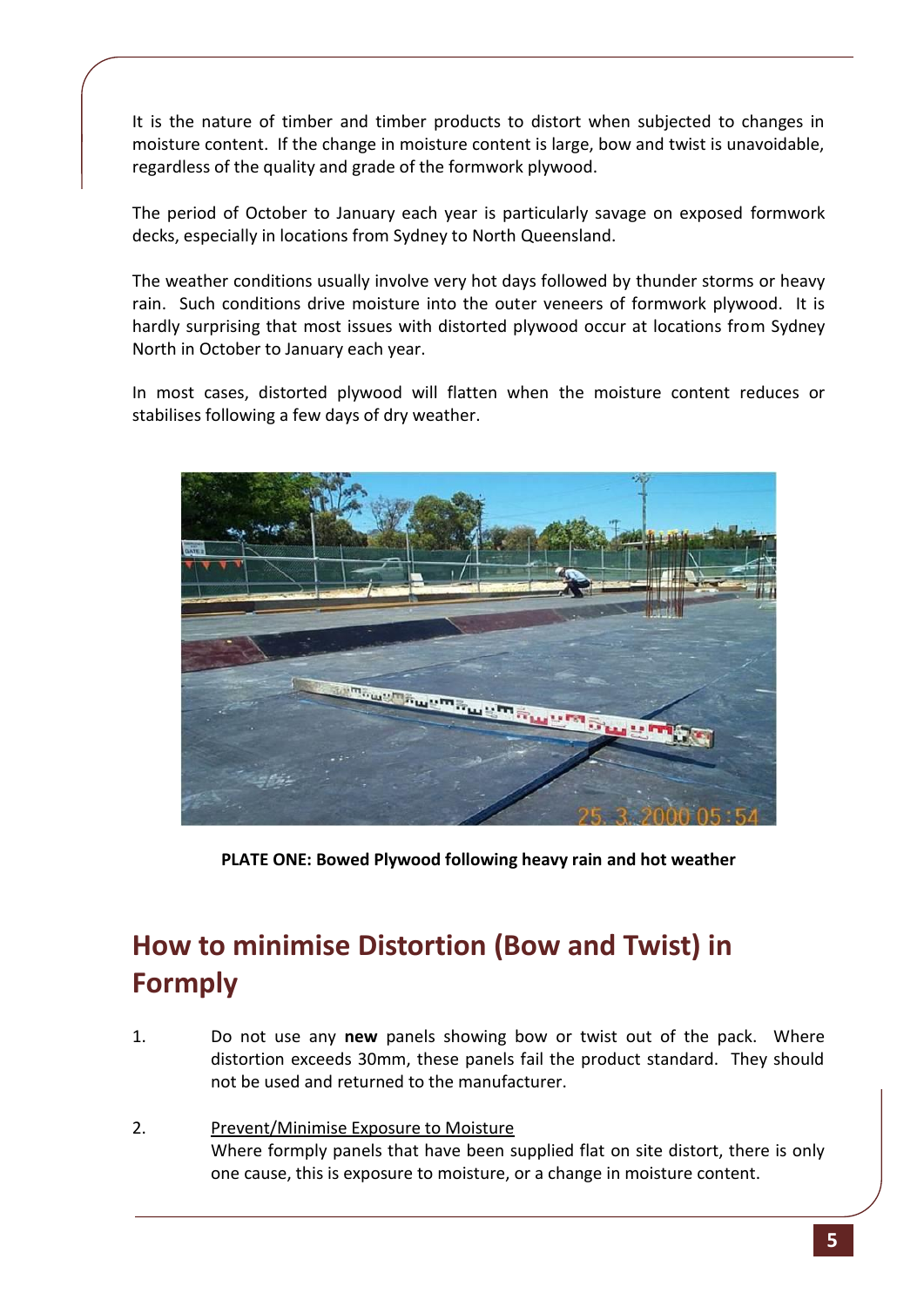**No formply manufacturer provides any warranty where flat plywood sheets distort on a jobsite due to exposure to moisture or weather**.

Once installed, it is the responsibility of the formworker to ensure that the formwork plywood is maintained flat to achieve the desired off-form finish.

The following is good practice to minimise distortion due to moisture or weather exposure.

- 1. Always use form oil. Form oil provides supplementary protection to the phenolic surface film and greatly reduces water permeability and penetration.
- 2. Remove ponded water as soon as practically possible. Significant distortion takes place where ponded water is allowed to stand for an extended period.
- 3. Where an extended period of wet weather is expected, or the job site is shutdown (i.e. Christmas shutdown), consideration should be given to protecting the deck from weather by tarping. While this may not be practical for large areas, smaller areas can be protected.
- 4. Consider the grade of formply. Formply can be manufactured with thicker less permeable phenolic overlays. The standard weight of a phenolic surface film overlay is 60gsm (60 grams grain per meter squared).

Formply can be manufactured with heavier overlays (up to 400gsm) that are less permeable to moisture.

The construction of the formply should also be considered.

Thicker formply with thin face veneers is less prone to distortion. Where adverse weather conditions are expected, using a 19mm or 21mm formly with thin face veneers i.e. 1.0mm or 1.5mm will give superior performance to standard 17mm.

- 5. Always inspect the deck for distorted sheets immediately before pouring. Any distorted sheets should be nailed or if necessary screwed flat. Do not rely on the weight of the concrete to flatten the sheets.
- 6. Dealing with cupping

Cupping occurs where the surface veneer (upper most) has lower moisture than the back veneer. The face veneer shrinks and "pulls up" the ends of the sheet causing cupping. Cupping is most common after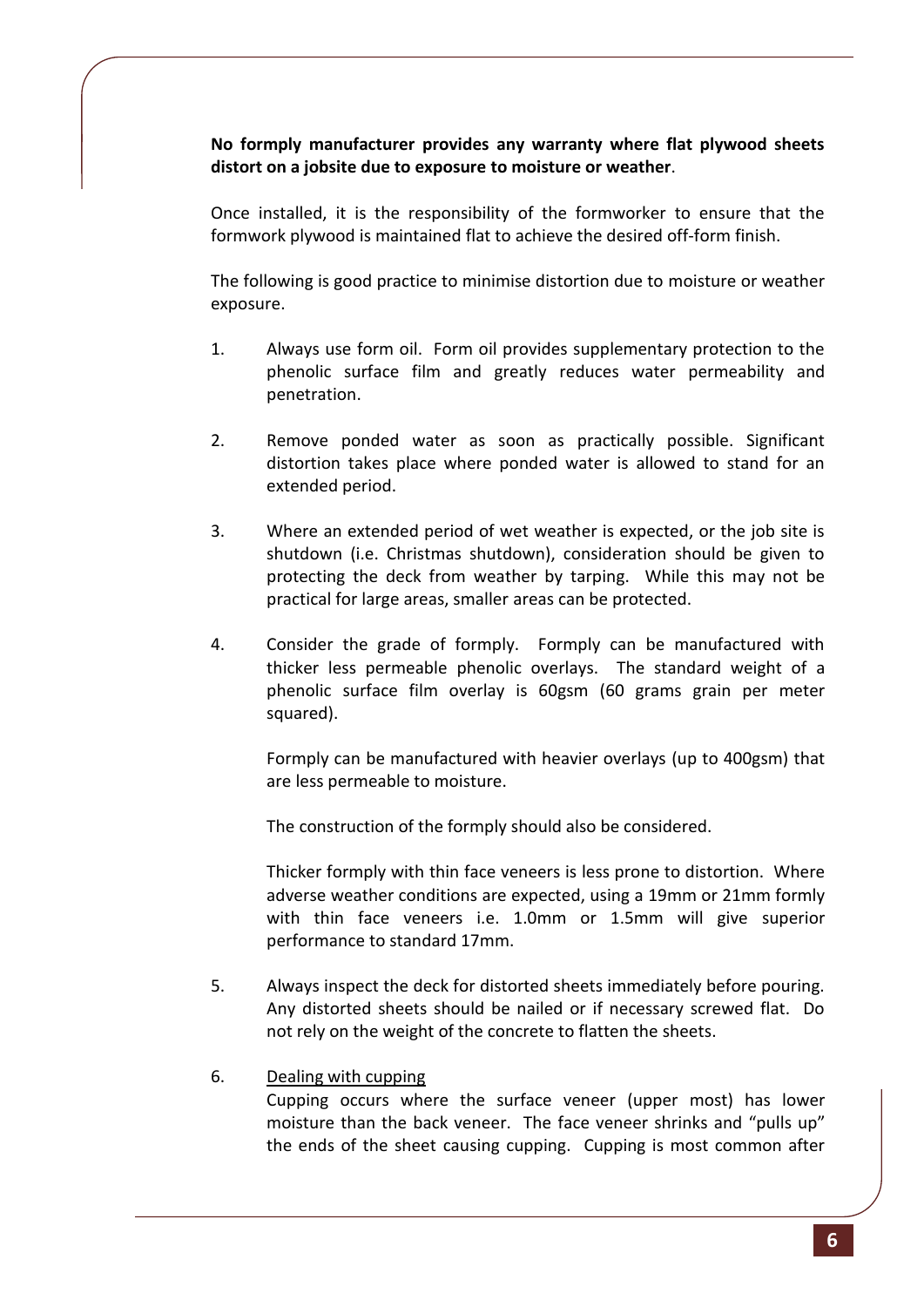heavy rain followed by very hot days. The surface veneer dries and shrinks, but the back veneer remains at higher moisture content.

Cupping can be remedied by hosing the upper surface of the formply sheet to increase the moisture content. This should be done 2-3 hours prior to pouring.

# <span id="page-6-0"></span>**Staining in Formply**

The most common stains associated with formply are:

- 1. Rust staining
- 2. Tannin staining
- 3. Pinking free phenol from the phenolic surface film.

In the writer's experience, most staining is due to rust deposits on the deck at the time of pouring or iron in the aggregate. These stains appear red/brown and are often mistaken for tannin staining.

Tannin staining is the result of extractives from the wood veneer leeching from the formply and discolouring the concrete.

Wood species with high extractive content are much less common than in times past due to weight restrictions on formply sheets. These species have been mostly replaced by plantation pines which have a low extractive content and do not cause tannin staining. In the past decade, tannin staining due to wood species has become very rare.

Pinking is caused by free phenol in the phenolic surface film.

The excess phenol imparts a pink or pale red discolouration to the concrete. AS 6669 requires manufacturers to test for free phenol via the alkaline resistance test. This test is effective in identifying excess free formaldehyde and minimises the potential for formply with excess free formaldehyde to be supplied to the market.

#### <span id="page-6-1"></span>**How to identify rust stains**

Rust stains can look identical to tannin stains. However, there is a simple method to identify stains associated with rust or oxidised iron. This involves applying "rust converter" to the stain. If the stain fades or disappears, the stain is caused by rust or oxidised iron. If the stain is unaffected by the application of rust converter, the supplier of the formply should be contacted.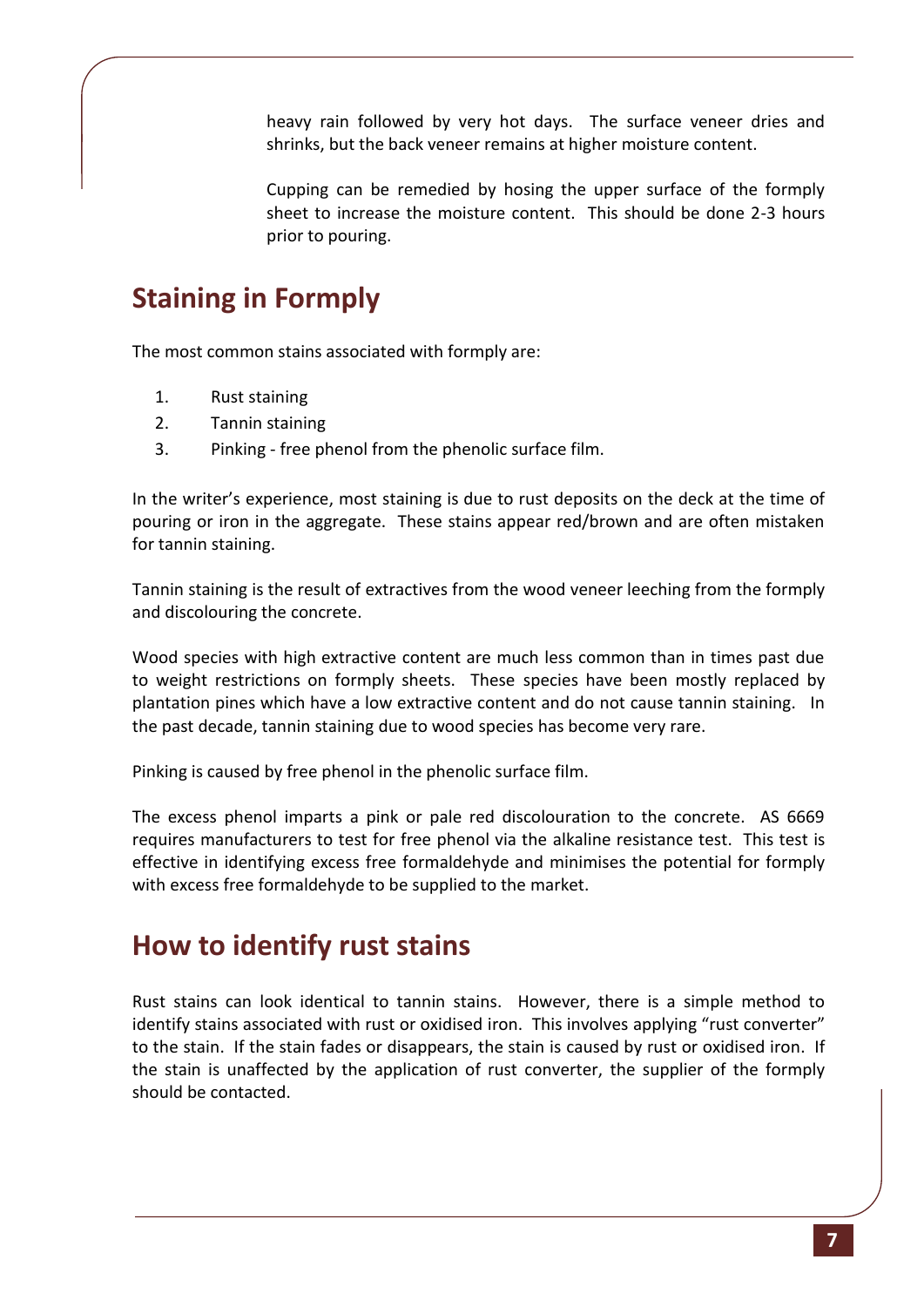

**PLATE TWO: Rust Staining**

# <span id="page-7-0"></span>**Grain Raising or Surface Swelling**

Grain raising is caused by moisture penetrating the phenolic surface film and causing swelling of the surface veneer.

The causes of grain raising are:

- 1. Severe weather exposure
- 2. Failure to use release agent or form oil
- 3. Damage to the phenolic surface film i.e. misuse of vibrators, handling damage etc.
- 4. Faulty phenolic surface film

As mentioned previously, the purpose of the phenolic surface film is to minimise moisture penetration of the surface veneer.

Note that the phenolic surface film is not "water proof" and only slows the penetration of moisture to an extent that grain raising becomes manageable.

The use of form oil and release agent is **critical** to prevent grain raising.

#### **No formply manufacturer guarantees a Class 2 surface finish where a release agent has not been used.**

The effectiveness of the phenolic surface film is greatly enhanced by the application of form oil.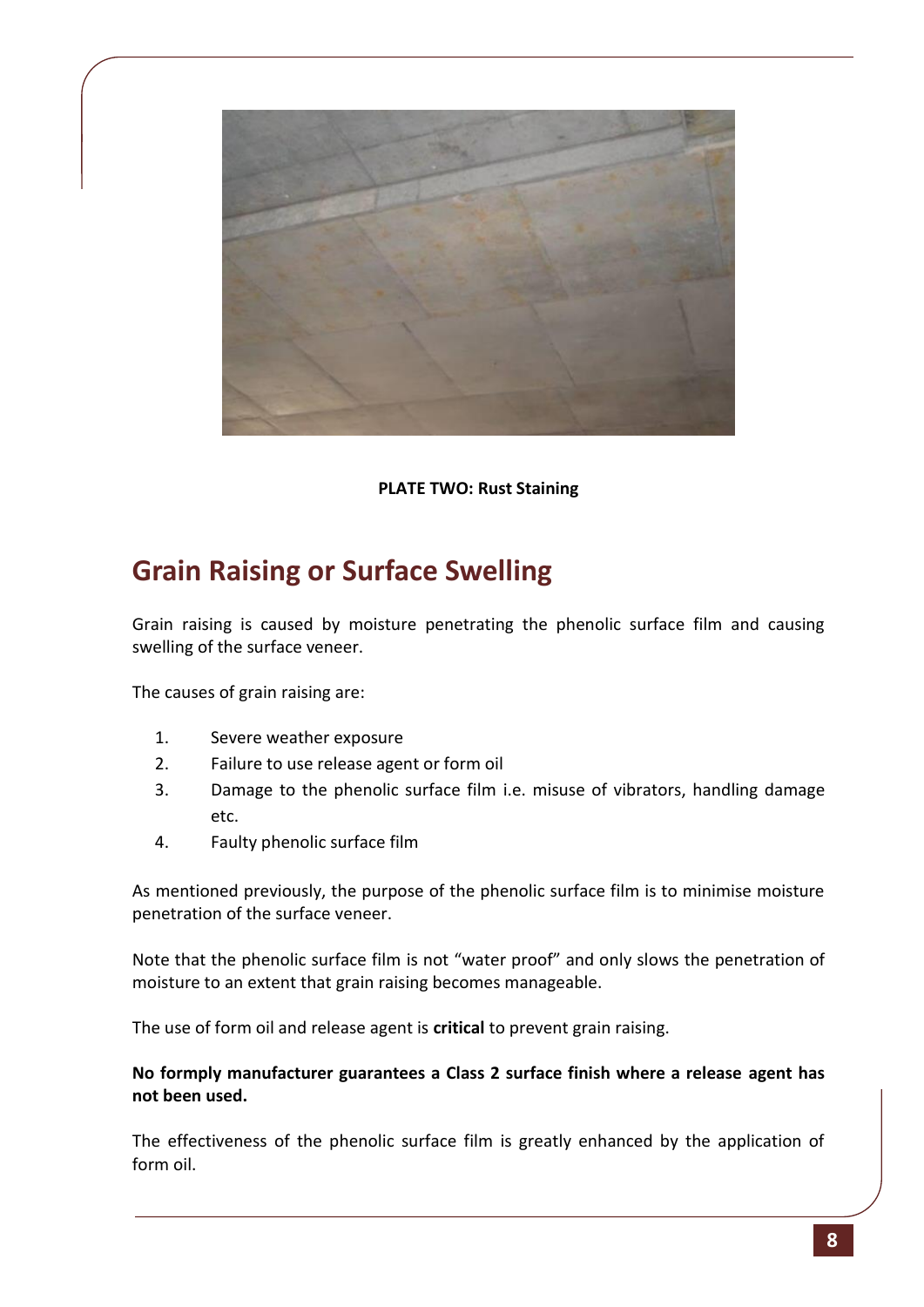An additional significant cause of grain raising is damage to the phenolic surface film through careless use of vibrators, handling on site and especially damage from handling of the steel work (See Plate 5).

A damaged surface layer is an entry point for moisture and rapidly leads to severe grain raising. The use of a release agent immediately prior to pouring is effective in minimising moisture penetration by sealing scratches and damaged areas of the surface film.

However, most grain raising is associated with weather exposure. In severe weather conditions, it is practically impossible to eliminate moisture penetration of the surface layer and some grain raising.

In such weather conditions, tarping of the deck to fully protect against weather exposure is the only practical method to prevent both grain raising and distortion.



**PLATE THREE: Grain Raising of the surface veneer due to weather exposure**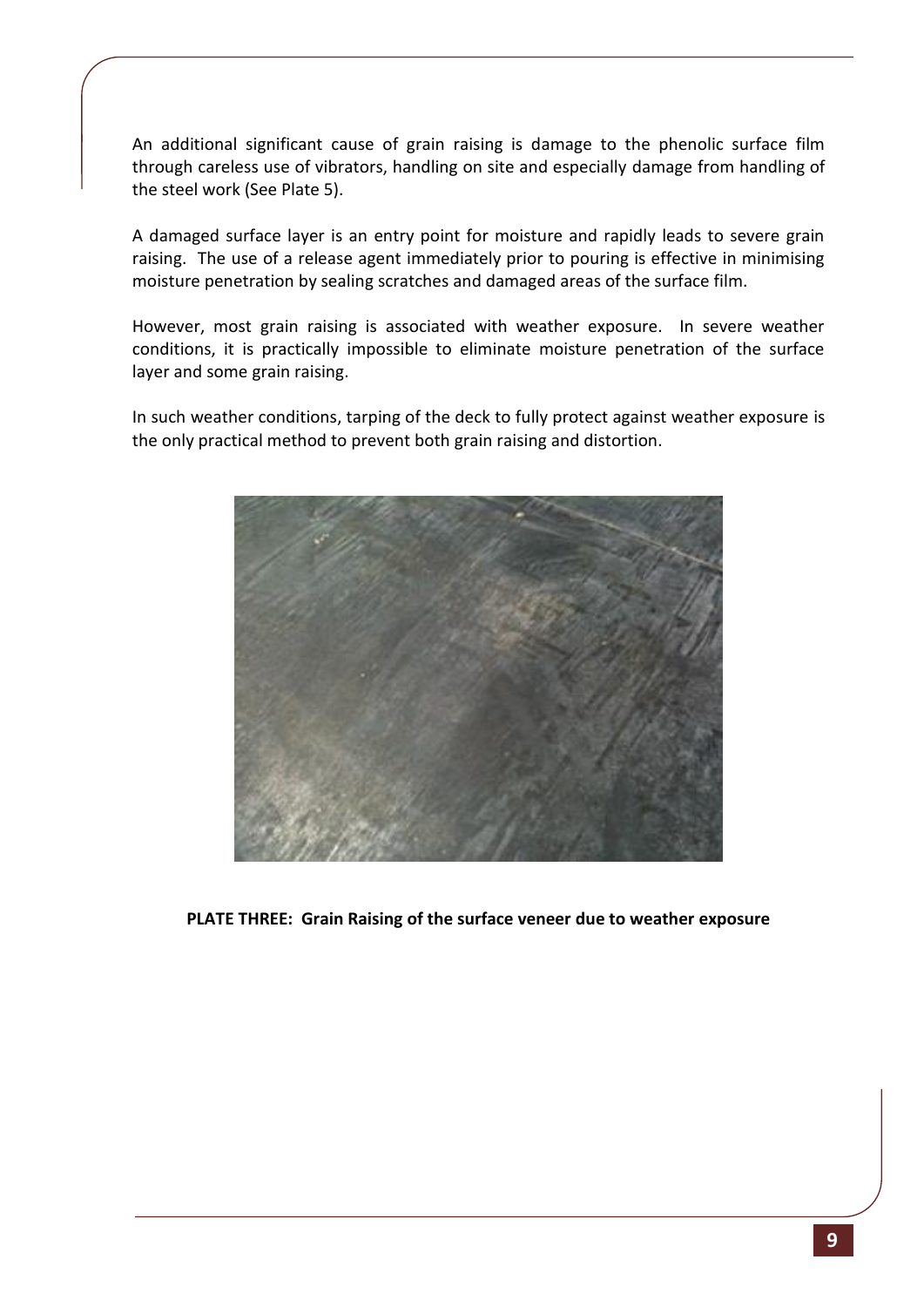

**PLATE FOUR: Grain Imprint on concrete surface**



**PLATE 5: Grain Imprint associated with moisture penetration at vibrator Burn**

**Note:** Where grain raising is observed, a release agent has been used and the deck has not been exposed to severe weather, the formply manufacturer should be contacted.